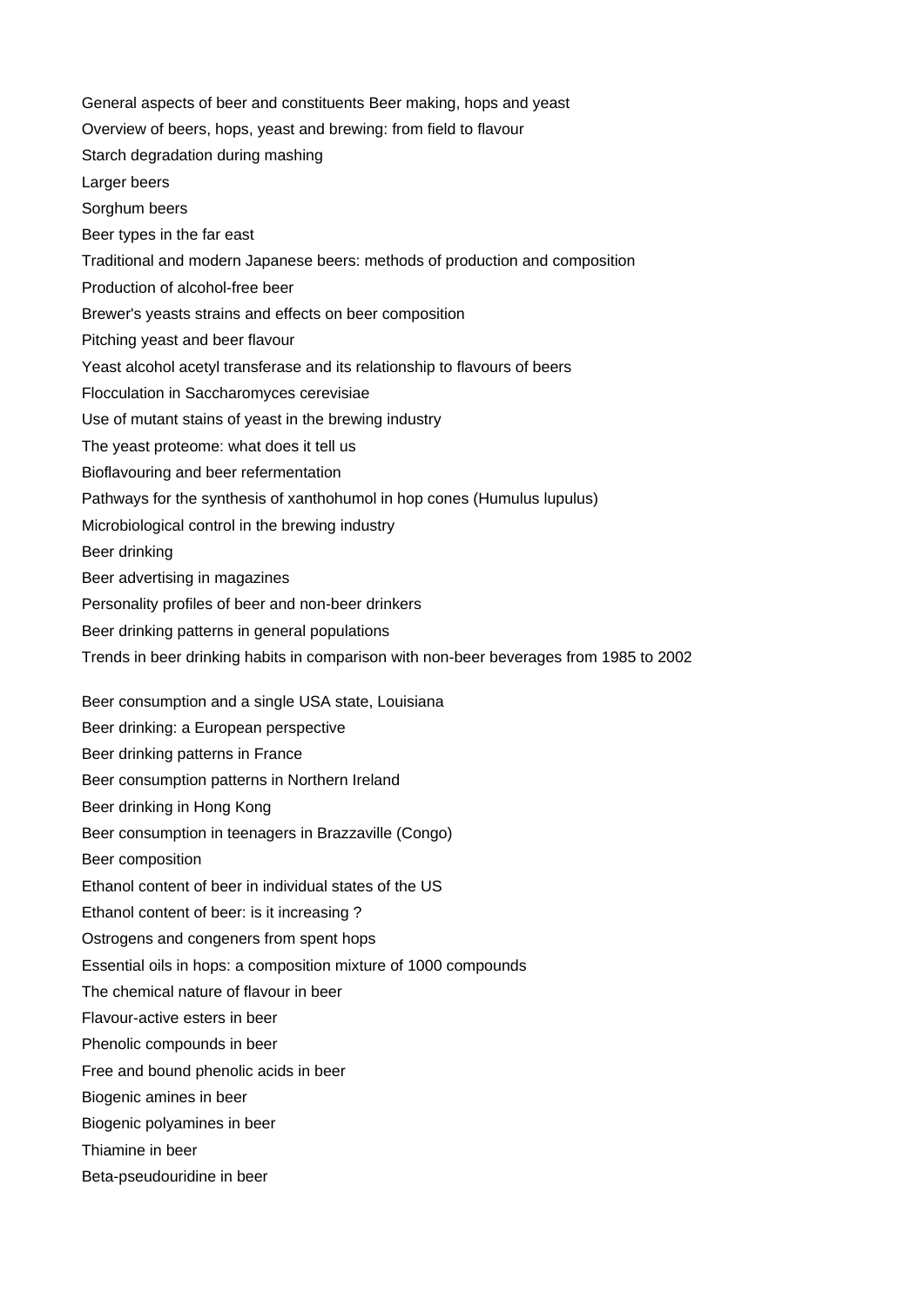Terpenoids in beer Amino acids in beer Water-soluble proteins in beer Metals in beer Silicon in beer Deoxynivalenol in beer Hop derived 8-prenyl naringenin as phytoestrogens in beer Aarabinoxylans during malting and brewing Beer purines Organic acids in beer Methylglyoxal and aldehydes in beer and biological implications E-2-nonenal and beta-damascenone in beer Acylphloroglucinol-glucopyranosides in hops and beer: stucture and function Oxalates in beer Beer carbohydrates Soya and non-soya phytoestrogens in beer Beer stability and spoilage The biochemistry of ageing beer Beer spoilage Photolysis of hop-derived trans-iso-a-acids and trans-tetrahydroiso- a-acids in beer Stability of isohumulones and derivatives Photooxidative degradation of beer bittering agents Contaminants in beer General effects on metabolism and body systems General Mood states in response to beer Beer and non-beer beverages and all-cause mortality Beer drinking and risk of injury Intake of beer, wine and spirits and liver disease Body composition and metabolism Caloric compensation in response to beer consumption Beer, alcohol and body mass index and waist-to-hip ratio Beer and adiposity The relationship between beer and obesity Beer and ad libitum energy intake The relationship between exercise and beer on the body Light and dark beers have different effects on metabolism Metabolism of xanthohumol and isoxanthohumol, prenylated flavonoids from beer Beer and the glycaemic index The effect of beer on gastric emptying of solid meals in humans Beer ingestion on body purine bases The absorption and metabolism of phenolic acids from beer in man